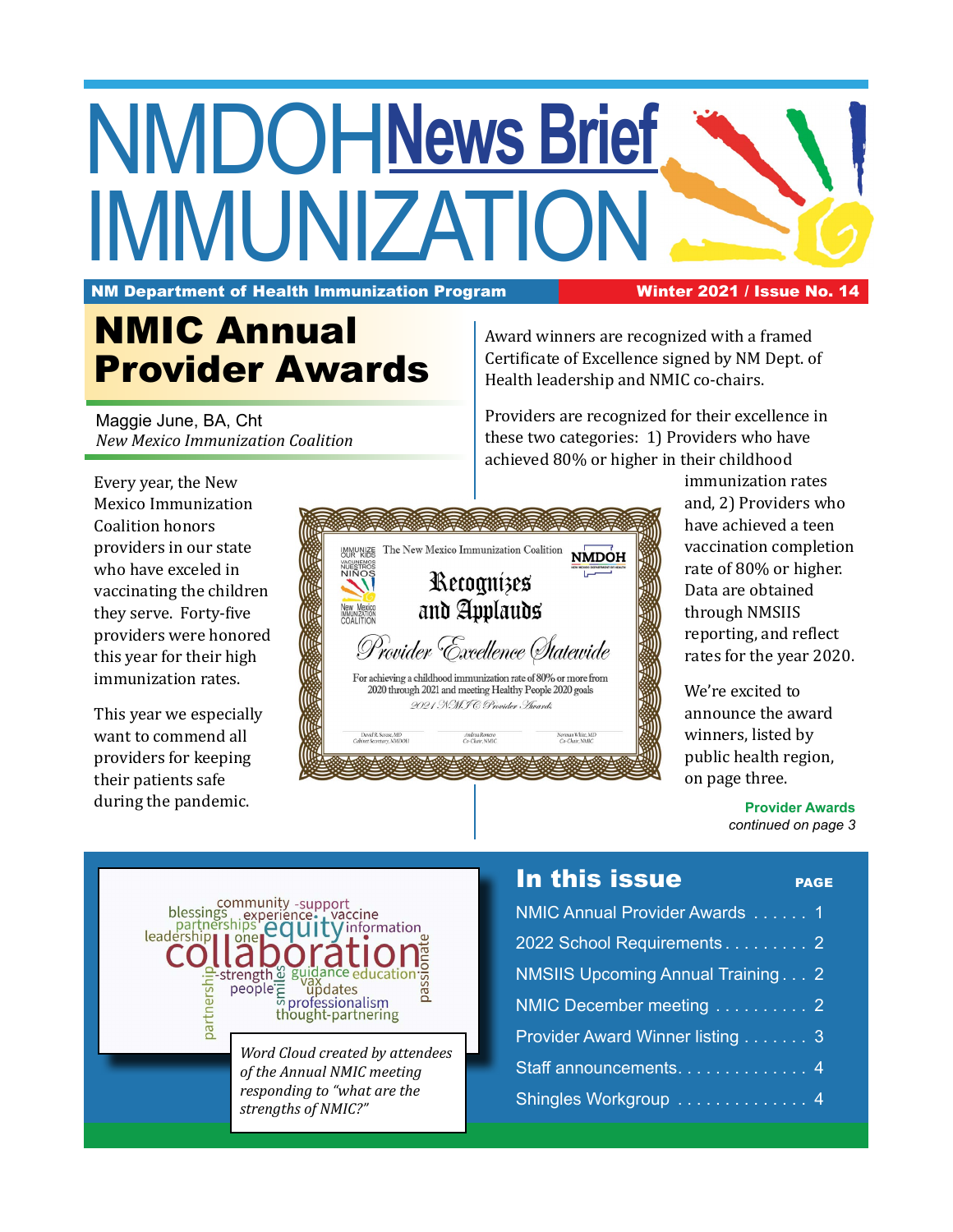### School and Child Care Immunization Requirements for 2022

Anna Pentler, MPH, MBA *NM Immunization Coalition*

The importance of vaccines for keeping us and our communities safe from infectious diseases has never been more evident! Immunization against vaccine-

preventable diseases can avert or quell outbreaks by keeping herd immunity high. In a typical year, New Mexico schools enjoy good coverage—about twothirds of New Mexico's schools attain 95% completion rate for their kindergarteners on all the required vaccines. However, due to the challenges that the pandemic presents, rates have declined somewhat. We continue to underscore the importance of keeping our immunization coverage high.

### NMSIIS Annual **Training**

Kathryn (Katie) Cruz *NMSIIS Manager*

Please mark your calendars for our Annual Statewide Regional Training. Rather than in-person trainings in various cities around NM, this year's training will be an online forum that allows the attendee to choose the topics they're interested in. The training will be held on Tuesday, January 25. An agenda with presentation topics and times will be sent out soon! We hope to see you all then.

Each year, the Vaccine Advisory Committee (VAC) convenes to review the NM School and Child Care requirements for the upcoming year. The VAC makes recommendations to the New Mexico Department of Health,

—2—



who issues the official requirements. This year's VAC recommendations are currently under review. The VAC members agree that maintaining school requirements is of utmost importance to prevent an

outbreak of another vaccinepreventable disease during a pandemic.

The requirements for 2022- 23 will be available on the NMDOH's website by early spring. [Click here](https://www.nmhealth.org/about/phd/idb/imp/siis/school/) for the school requirements.

Save the date!

### *NMIC December Meeting*

Anna Pentler, MPH, MBA *NM Immunization Coalition*

On the first three days of December, the NMIC annual meeting was held, and we celebrated our 19th year! To allow for physical distancing, the meeting took



place remotely for the second year in a row. While we certainly miss gathering in person, the zoom presentations and brainstorming sessions were outstanding and provided the latest up-to-date immunization information.

To encourage participation, we spread the meeting out over three days, with about 1 hour and 45 minutes each day during the lunch hour. In addition to the latest on adult immunizations, we heard about de-escalation techniques, motivational interviewing, New Mexico's efforts to vaccinate our population equitably, and COVID-19 vaccines for children.

As a brainstorming activity, attendees wrote on virtual postit notes to suggest activities, speakers, and other ideas for NMIC 2022 planning. We got some great ideas! The group created a "word cloud" each day by using cell phones, the graphics are on pages 1 and 4.

> **NMIC December meeting** *continued on page 4*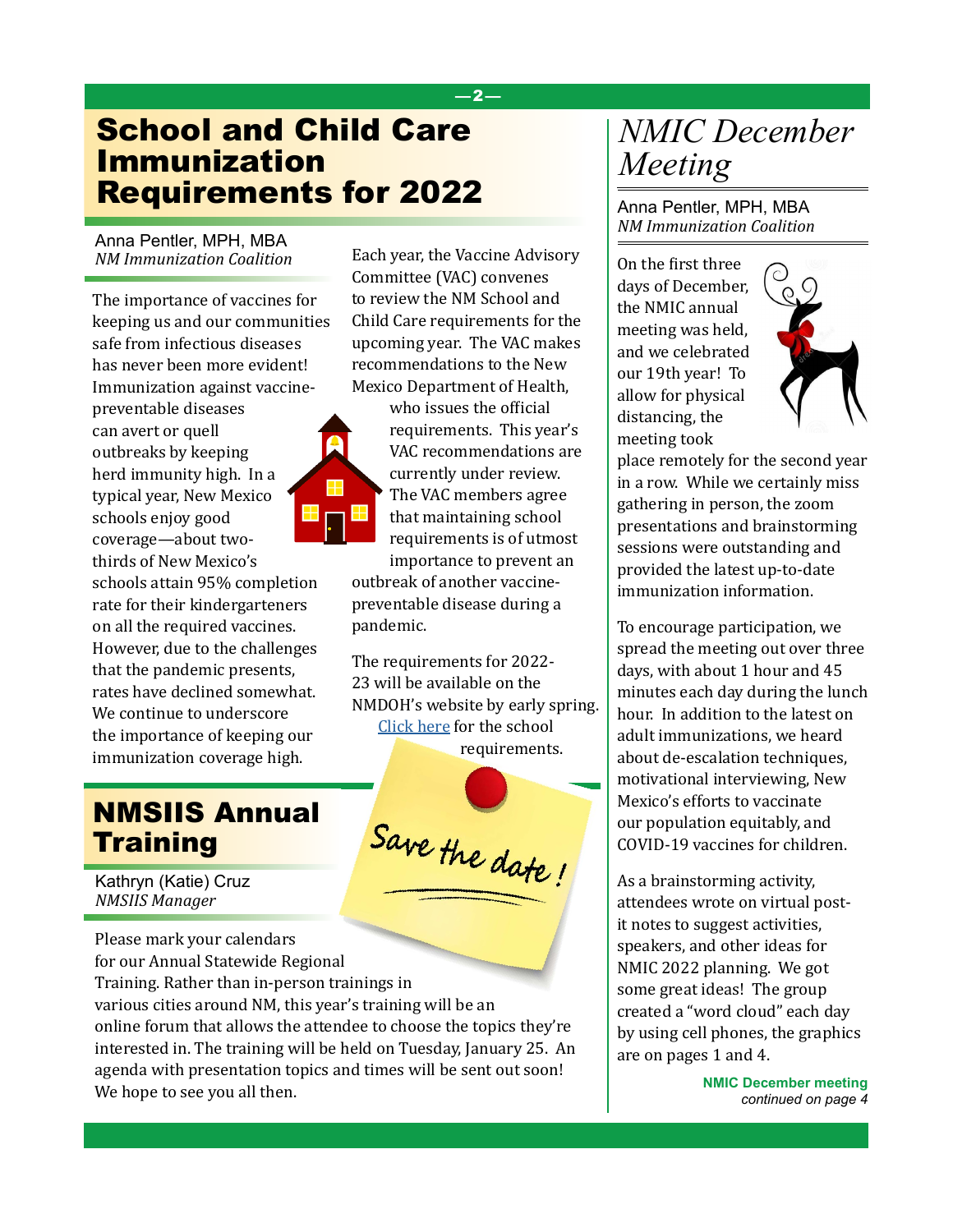## NMIC Provider Award Winners

—3—

# **Over 80%<br>Childhood<br>Vaccination Rates Vaccination Rates of the Region<br>Santa Rosa Public Health Office<br>Villa Therese Catholic Clinic, Santa F<br>Nur Region<br>\* Cañoncito Health Center, To'Hajiilee<br>Children's Clinic, White Rock<br>D** Over 80% Childhood Vaccination Rates

### NE Region

Santa Rosa Public Health Office Villa Therese Catholic Clinic, Santa Fe

### NW Region

- \* Cañoncito Health Center, To'Hajiilee Children's Clinic, White Rock Dzilth-Na-O-Dith-Hle Health Center, IHS Edgewood Pediatric Clinic
- \* Isleta Health Center, IHS
- PMG, Rio Rancho Pediatrics<br>PMS, Rio Rancho Family Hea<br>Pueblo of Sandia Health Cent<br>\* Santo Domingo Health Cent<br>\* BCA Medical Associates, Dex<br>BCA Medical Associates, Ros<br>Raney Pediatrics, Carlsbad<br>SW Region<br>Alamo Navajo Hea \* Jicarilla Service Unit, IHS Journey Pediatrics, Albuquerque McLeod Medical Centers of NM, Edgewood PMG, Rio Rancho Pediatrics PMS, Rio Rancho Family Health Center Pueblo of Sandia Health Center, IHS
	- \* Santo Domingo Health Center, IHS

### SE Region

\* BCA Medical Associates, Dexter BCA Medical Associates, Roswell Raney Pediatrics, Carlsbad

### SW Region

- Alamo Navajo Health Center, Magdalena Ben Archer Health Center, Radium Springs Family Care Associates, Las Cruces Full Bloom Pediatrics, Las Cruces La Clinica de Familia, Anthony Medical
- \* Maria G. Crawley, MD, Las Cruces
- \* Pine Hill Health Center, IHS Santa Clara Health Center, IHS St. Anthony Pediatrics, Anthony
- \* Zuni Community Health Center, IHS IHS

# **Example 180% Teen<br>
Maccination<br>
Example tion Rates<br>
NE Region<br>
PMS, Ortiz Mountain Health Center, Cerrillos<br>
a<sup>Fe</sup><br>
NW Region<br>
\* Cañoncito Health Center IHS, To<sup>7</sup>Hajille<br>
ecchiti Health Cinter, IHS<br>
\* Isicari Health Cent** Over 80% Teen Vaccination Completion Rates

### NE Region

PMS, Ortiz Mountain Health Center, Cerrillos

### NW Region

- \* Cañoncito Health Center IHS, To'Hajiilee Cochiti Health Clinic, IHS
- \* Isleta Health Center, IHS
- \* Jicarilla Service Unit, IHS, Dulce
- Midwifery & Women's Health, San Juan Health Partners, Farmington Pueblo Pintado Health Center, IHS
- **\*** Santo Domingo Health Center, IHS
- Thoreau Health Clinic
- Zia Health Clinic, IHS

### **SE Region**

Clinic, IHS<br> **Clinic, IHS**<br> **Replaces** al Associates, Denotown Pharmacy \* BCA Medical Associates, Dexter Farmers Uptown Pharmacy, Roswell Gocorona LLC, Union Medical, Roswell

### SW Region

J. Paul Taylor Center, Las Cruces Las Cruces Family Medicine

- \* Maria G. Crawley, MD, Las Cruces
- \* Pine Hill Health Center, IHS
- \* Zuni Community Health Center, IHS Zuni Teen Health Center & Family Wellness
- SE Region<br>
BCA Medical Associates, Dexter<br>
BCA Medical Associates, Roswell<br>
BCA Medical Associates, Roswell<br>
Rangy Pediatrics, Carlsbad<br>
SW Region<br>
Maria G. Crawley, MD, Las Cruces<br>
Las Cruces<br>
Las Cruces<br>
Las Cruces<br>
Las \* *Providers who have achieved outstanding vaccination rates in both categories of Childhood and Teen immunizations.*

\*\*\*\*\*\*\*\*\*\*\*\*\*\*\*\*\*\*